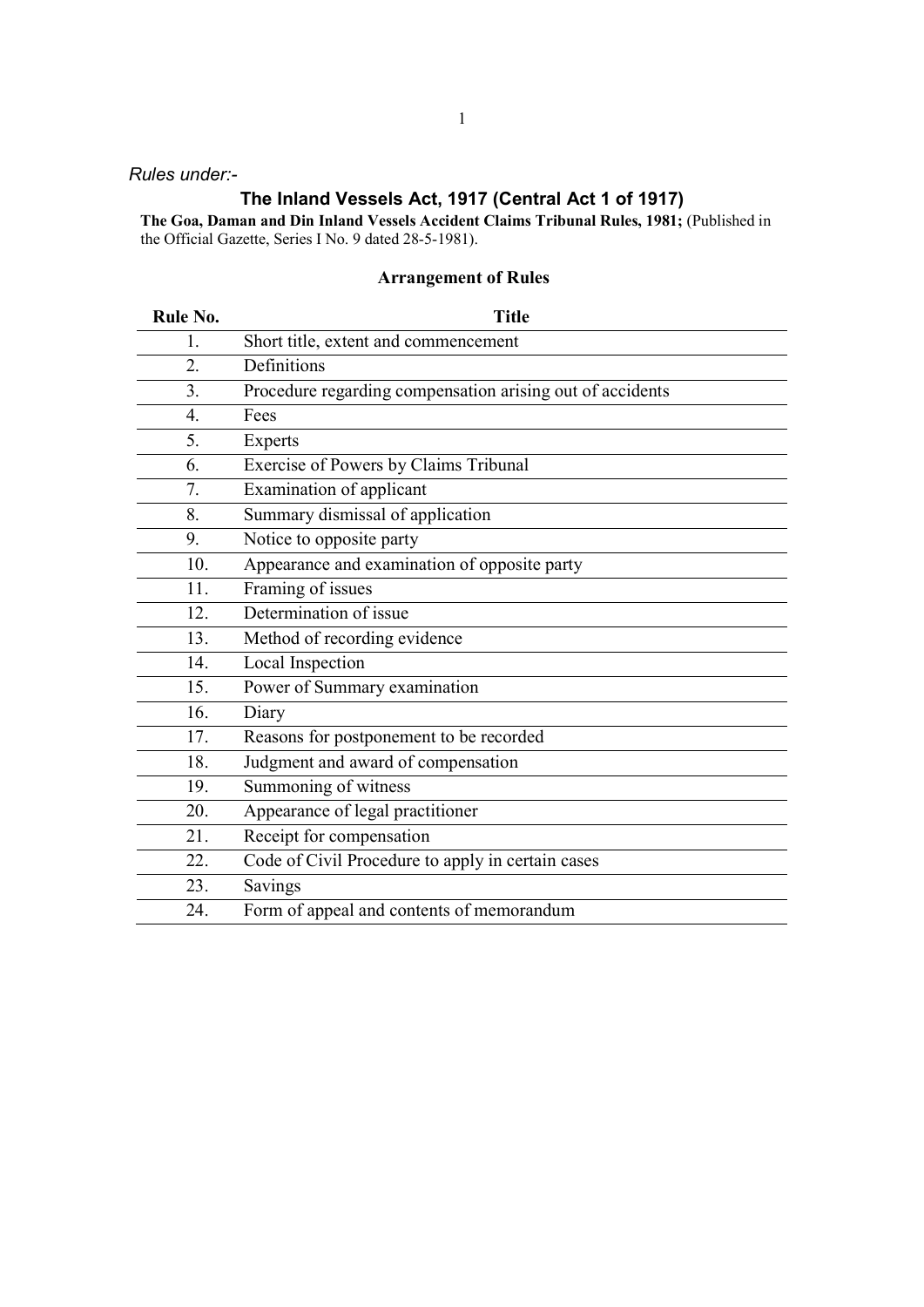#### GOVERNMENT OF GOA, DAMAN AND DIU

Industries and labour Department Notification\ 1/108/SO-ILD

Whereas certain draft rules which the Government of Goa, Daman and Diu proposes to make in exercise of the powers conferred by section 67 read with section 54/C of the Inland Vessels Act, 1917 (Central Act 1 of 1917), and all other powers enabling it in this behalf, were published at pages 325 to 328 of the Official Gazette Series I, No. 34, dated 20-11-80, under the Notification of Industries and Labour Department, Government of Goa, Daman and Diu, No. 1/108/80-ILD, dated 13-11-80 inviting objections and suggestions from the persons likely to be affected thereby within 30 days from the date of its publication in the Official Gazette;

And whereas the said Gazette was made available to the public on 20-11-1980;

And whereas no objections and suggestions are received from the public on the said draft;

Now, therefore, in exercise of the powers conferred by section 67 read with section 54/C of the Inland Vessels Act 1917 (Central Act 1 of 1917), and all other powers enabling it in this behalf, the Government of Goa, Daman and Diu hereby makes the following rules, namely:-

1. Short title, extent and commencement.— (1) 'These rules may be called the Goa, Daman and Diu Inland Vessels Accident Claims Tribunal Rules, 1981.

(2) They shall extend to the whole of the Union Territory of Goa, Daman and Diu.

(3) They shall come into force at once.

2.Definitions.— In these rules, unless the context otherwise requires:—

(a) "Act" means the Inland Vessels Act, 1917 (Central Act 1 of 1917);

(b) "Claims Tribunal", means an Inland Vessels Accident Claims Tribunal constituted under the Act;

(c) "Legal representative", shall have the meaning assigned to it under Clause (II) of section 2 of the Code of Civil Procedure, 1908 (Central Act V of1908).

3. Procedure regarding compensation arising out of accidents.—(1) An application for compensation arising out of accident of the nature specified in subsection (1) of section 110 of the Act by persons specified in sub-section (1) of section 110A made to the Inland Vessels Accident Claims Tribunal having jurisdiction over the area in which the accident occurred, shall be in "Form Compo A" of the Schedule appended to these rules and shall contain the particulars specified in that Form.

(2) Every such application shall be sent to the Tribunal or to the Chairman, in case the Tribunal consists of more than one member, by registered post or may be presented to such member of the staff of the Tribunal as the Tribunal, or as the case may be, the Chairman may authorise for the purpose and, unless the Tribunal or Chairman otherwise directs shall be made in duplicate and shall be signed by the applicant.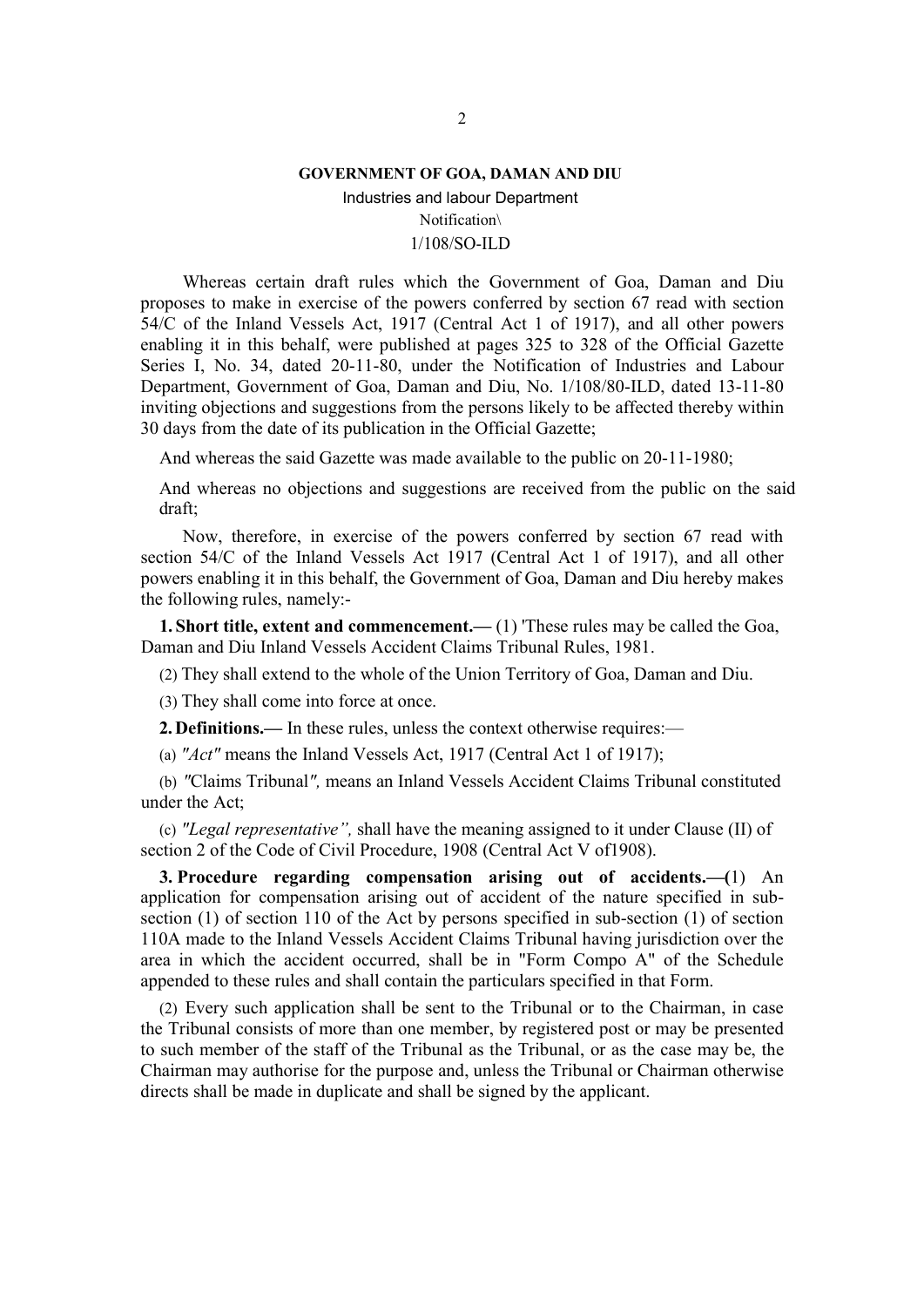(3) There shall be appended to every application a certificate which shall be signed by the applicant to the effect that the statement of facts contained in the application is true to the best of his knowledge and belief,

4.Fees.—(1) An application for compensation under rule 3 shall be accompanied by a fee of Rs. 10/-in the form of court fee stamps.

(2) The Claims Tribunal may exempt the party from the payment of fee prescribed under sub rule (1):

Provided that where a claim of a party has been accepted by the Claims Tribunal, the party shall have to pay the prescribed fee, exemption in respect of which has been granted initially before a copy of the judgment is obtained.

5.Experts.— (1) The Claims Tribunal may for the purpose of adjudication upon any claim for compensation, choose not more than two persons having technical or special knowledge with respect to any matter before the Tribunal for the purpose of assisting the Tribunal in the holding of the enquiry.

(2) The expert shall perform such functions as the Tribunal may direct.

(3) The remuneration, if any, to be paid to the expert shall, in every case, be determined by the Tribunal.

6. Exercise of powers by Claims Tribunal.—' The Claims Tribunal may exercise all the powers of a Civil Court save in so far as the same are not inconsistent with the provisions of the Inland Vessels Act, 1917 and the rules framed there under.

7.Examination of applicant.— On receiving an application under rule 3, the Claims Tribunal may examine the applicant up on oath, and the substance of such examination shall be reduced to writing and shall be signed by the member constituting the Tribunal or as the case may be, the Chairman.

8. Summary dismissal of application.—The Claims Tribunal may, after considering the Application and the statement, if any, of the applicant recorded under rule 7, summarily dismiss the application if, for reasons to be recorded, the Tribunal is of opinion that there are not sufficient grounds for proceeding therewith.

9. Notice to opposite party.—If the application is not dismissed under rule 8, the Claims Tribunal shall send to the insurer or the owner of the Inland Vessel from whom the applicant claims relief (hereinafter referred to as the opposite party), a copy of the application, together with a notice of the date on which he will dispose of the application, and may call upon the parties to produce upon that date any evidence which they may wish to tender.

**10. Appearance and examination of opposite party.**  $\left(-\frac{1}{1}\right)$  The opposite part may, and if so required by the Claims Tribunal, shall, at or before the first hearing or within such time as the Claims Tribunal may permit, file a written statement dealing with the claims raised in the application, and any such written statement shall form part of the record.

(2) If the opposite party contests the claim, the Claims Tribunal may, and if no written statement has been fixed, shall proceed to examine him upon the claim and shall reduce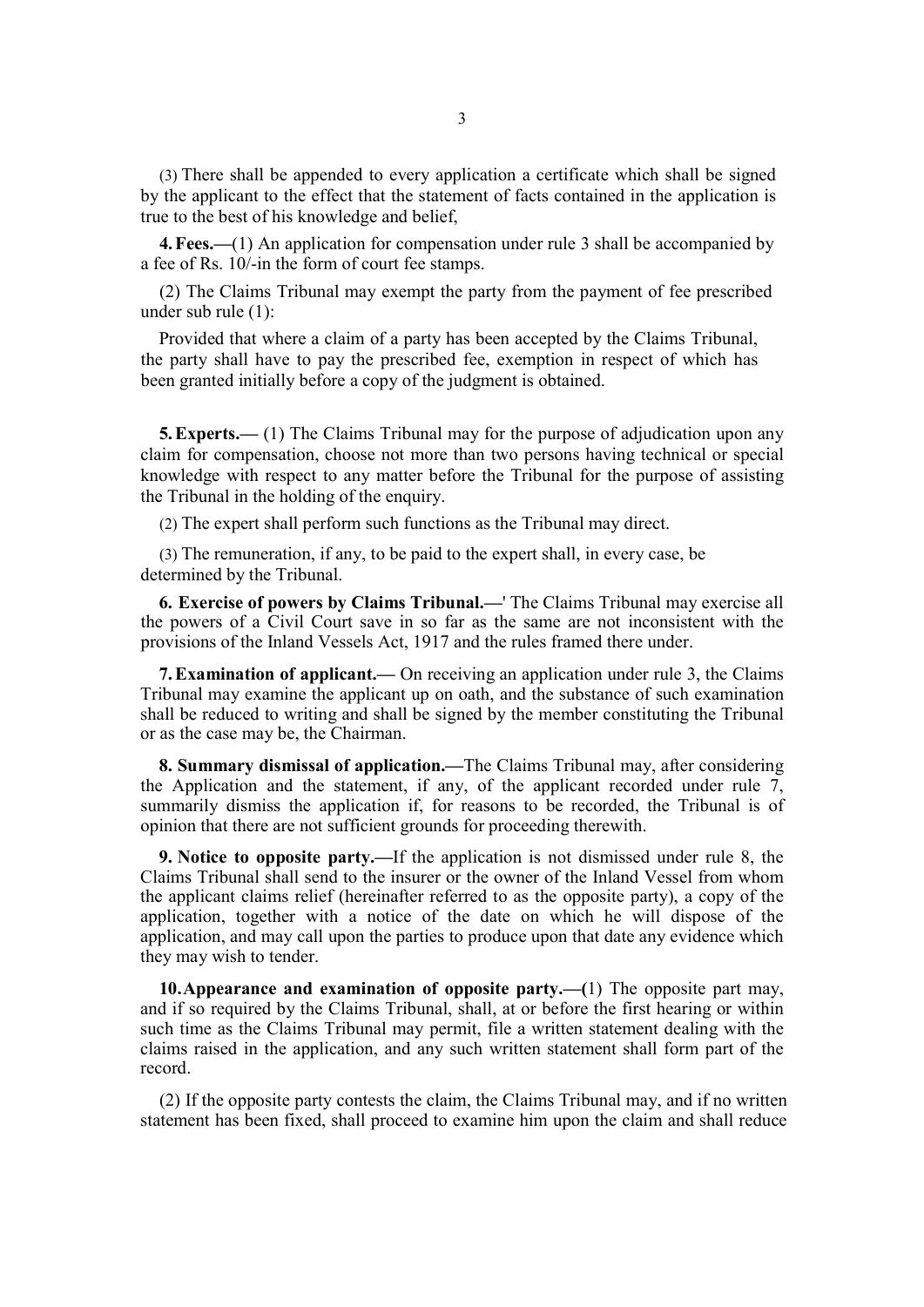the result of the examination to writing.

11. Framing of issues.—After considering any written statement and the result of any examination of the parties, and of any local inspection, the Claims Tribunal shall ascertain upon' what material propositions of fact or of law the parties are at variance, and shall thereupon proceed to frame and record the issues upon which the right decision of the case appears to him to depend.

12.Determination of issue.—After framing the issues, the Claims Tribunal shall proceed to record evidence thereon which each party may desire to produce.

13.Method of recording evidence.—The member constituting the Tribunal or the Chairman thereof shall make a brief memorandum of the substance of the evidence of every witness as the examination of the witness proceeds, and such memorandum may either be written by him or got typed at his dictation. In either case the memorandum shall be signed by the Tribunal or by the Chairman thereof and shall form part of the record.

Provided that the evidence of a medical witness shall be taken down as nearly as may be, word by word.

**14. Local Inspection.**—(1) The Claims Tribunal may, at any time during the course of an inquiry before it, visit the site at which the accident occurred for the purpose of making a local inspection relevant to the proceedings.

(2) Any party or the representative of any party may accompany the Claims Tribunal for a local inspection.

(3) The Claims Tribunal after making a local inspection shall note briefly in a memorandum any facts observed, and shall show the memorandum to any party who desires to see the same, and shall supply any party with a copy thereof.

(4) 'The memorandum shall form part of the record.

15.Power of Summary examination.—1) The Claims Tribunal during a local inspection or at any other time, save at a formal hearing of a case pending before it, may examine summarily any person likely to be able to give information relating to such case, whether such person has been or is to be called as a witness in the case or not, and whether any or all of the parties are present or not.

(2) No oath shall be administered to a person examined under sub-rule (1).

16. Diary.—The Claims Tribunal shall maintain a brief diary of the proceedings initiated on application.

17.Reasons for postponement to be recorded.— If the Claims Tribunal finds it impossible to dispose of an application at one hearing, it shall record the reasons which necessitate the postponement and also inform the parties present of the date of adjourned hearing.

18. Judgement and award of compensation.— (1) The Claims Tribunal in passing orders, shall record concisely in a judgment the findings on each of the issues framed and the reasons for such findings and make an award specifying the amount of compensation to be paid by the insurer and also person or persons to whom compensation shall be paid.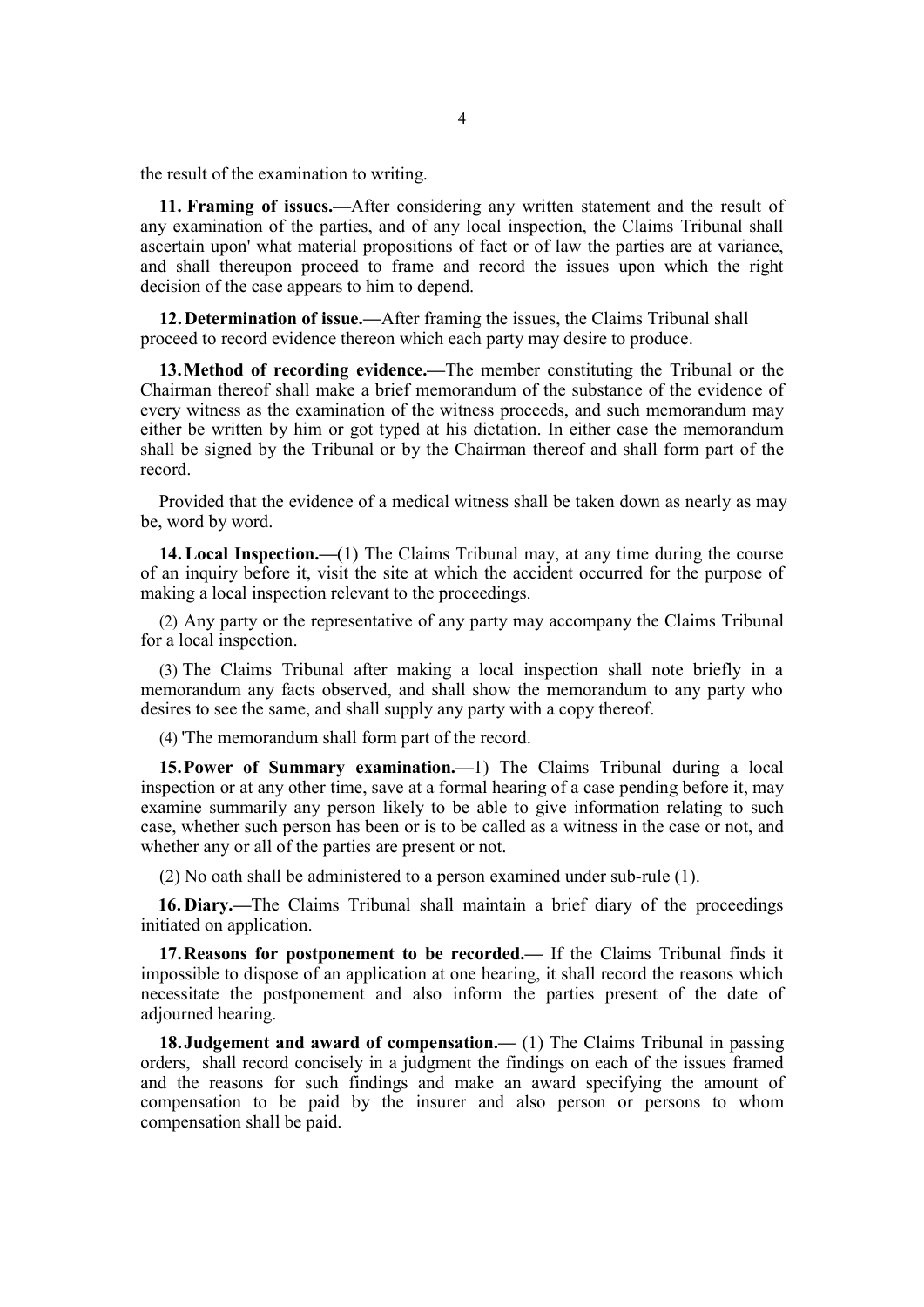(2) Where compensation is awarded to two or more persons the Claims Tribunal shall, also specify the amount payable to each of them,

19. Summoning of witnesses.— If an Application is presented by any party to the proceedings for citation of witnesses, the Claims Tribunal shall, on payment of such expenses and fees, if any, as it may determine issue summons for the appearance of such witnesses, unless it considers that their appearance is not necessary for a just decision of the case,

20. Appearance of legal practitioner.— The Claims Tribunal may, in its discretion, allow any party to appear before it through a legal practitioner.

21.Receipt for compensation.— Upon payment of compensation, a receipt shall be obtained by the Claims Tribunal and such receipt shall be forwarded to the insurer concerned or as the case may be to the owner of the Inland vessel for the purpose of record,

22. Code of Civil Procedure to apply in certain cases.— In so far as these rules make no provision or make insufficient provisions, the Claims Tribunal shall follow the procedure laid down in the Code of Civil Procedure, 1908 (Central Act V of 1908), for the trial of suits.

23. Savings.— Notwithstanding anything contained in these rules, in the case of a minor accident, the Claims Tribunal may follow such summary procedure as it thinks fit.

**24.Form of appeal and contents of memorandum.**— (1) Every appeal against the award of the Claims Tribunal shall be preferred in the form of a memorandum signed by the appellant or an advocate or attorney of the Judicial Commissioner's Court, duly authorized in that behalf by the appellant, and presented to the Judicial Commissioner's Court or such officer as it appoints in this behalf. The memorandum shall be accompanied by a copy of the award.

(2) The memorandum shall set forth concisely and under distinct heads the grounds of objection to the award appealed from without any argument or narrative, and such ground, shall be numbered consecutively;

(3) Save as provided in sub-rules (1) and (2), the provisions of Order XLI in the First Schedule to the Code of Civil Procedure, 1908 (Central Act V of 1908), shall mutatis mutandis apply to appeals preferred to the High Court under section110-B.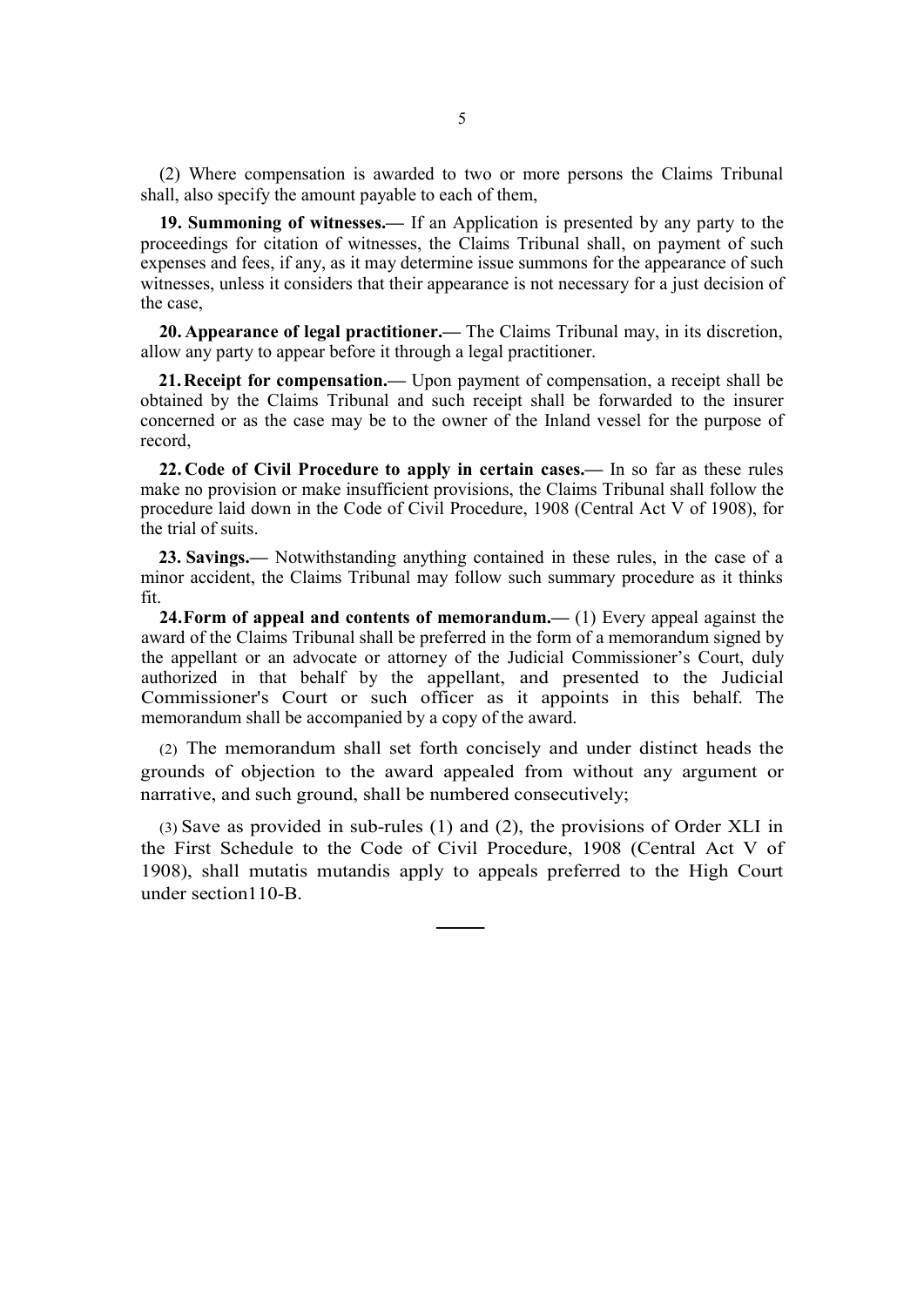## **SCHEDULE** Form Comp. A Form of application for compensation (See Rule 3)

An application for compensation arising out of inland vessels accidents To, The Inland Vessels Accidents Claims Tribunal,

. .. ..... residing at ...

Applicant(s); versus

. .. ..... residing at ... Opposite party

1. Full name(s) of applicant(s) with age

i) ii)

ii)

2. If accident has cause death

a) Relationship of each applicant with the deceased;

b) Age of deceased.

- 3. Local address of applicant...
- 4. Permanent address of applicant
- 5: Monthly income of injured person or deceased
- 6. Nature of injuries sustained and disablement caused...
- 7. Date and place of accident...
- 8. Registration mark of the inland vessel involved
- 9. Name and address (if known)of:
- (a) Master of the inland vessel..
- (b) Driver of the inland vessel .
- (c) Owner of the inland vessel..
- (d) Insurer of the inland vessel.
- 10. Brief particulars of the accident.
- 11. Quantum of compensation claimed and basis thereof
- 12. Grounds on which compensation claimed (mention briefly the cause of action)
- 13.Whether demand for compensation has been made, if so, when and with what results...
- 14. If claim for compensation is not made within sixty days of the accident the grounds thereof...
- I hereby certify that the statement of facts mentioned above are true to the best of my